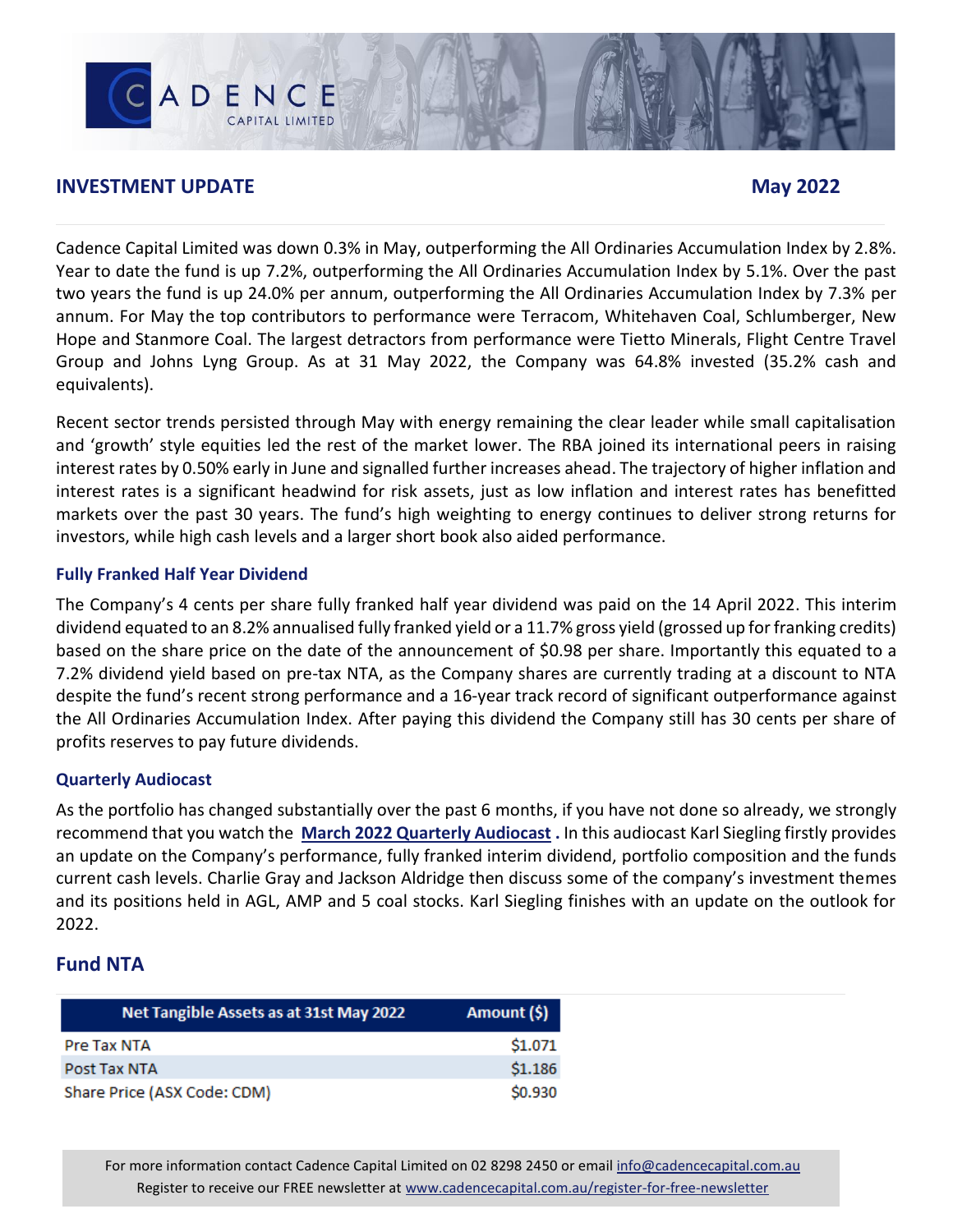

## **Fund Gross Performance**

| Gross Performance* to 31st May 2022         | <b>CDM</b> |         | All Ords Accum Outperformance |
|---------------------------------------------|------------|---------|-------------------------------|
| 1 Month                                     | $-0.3%$    | $-3.1%$ | $+2.8%$                       |
| <b>YTD</b>                                  | 7.2%       | 2.1%    | $+5.1%$                       |
| 1 Year                                      | 10.9%      | 4.7%    | $+6.2%$                       |
| 2 Years (per annum)                         | 24.0%      | 16.7%   | $+7.3%$                       |
| 3 Years (per annum)                         | 11.8%      | 8.5%    | +3.3%                         |
| 5 Years (per annum)                         | 6.8%       | 9.3%    | $-2.5%$                       |
| 10 Years (per annum)                        | 8.5%       | 10.5%   | $-2.0%$                       |
| Since Inception (16.7 years) (per annum)    | 12.6%      | 7.3%    | $+5.3%$                       |
| Since Inception (16.7 years) (total return) | 626.5%     | 222.1%  | +404.4%                       |

\* Gross Performance: before Management and Performance Fees

# **Franked Dividends Declared Since Listing**

| <b>Calendar Year</b> | <b>Interim</b>   | <b>Final</b>     | <b>Special</b>   | Total             | <b>Gross (Inc. Franking)</b> |
|----------------------|------------------|------------------|------------------|-------------------|------------------------------|
| 2007                 | 2.0 <sub>c</sub> | 2.0 <sub>c</sub> | 2.0 <sub>c</sub> | 6.0c              | 8.6c                         |
| 2008                 | 2.5c             | $2.2c*$          |                  | 4.7c              | 5.8c                         |
| 2009                 | ۰                | 2.0c             |                  | 2.0 <sub>c</sub>  | 2.9c                         |
| 2010                 | 2.0c             | 2.0c             | ۰                | 4.0c              | 5.7c                         |
| 2011                 | 3.0 <sub>c</sub> | 3.0 <sub>c</sub> | 3.0 <sub>c</sub> | 9.0c              | 12.9 <sub>c</sub>            |
| 2012                 | 4.0c             | 4.0c             | 4.5c             | 12.5c             | 17.8c                        |
| 2013                 | 5.0 <sub>c</sub> | 5.0 <sub>c</sub> | 1.0 <sub>c</sub> | 11.0 <sub>c</sub> | 15.7 <sub>C</sub>            |
| 2014                 | 5.0c             | 5.0c             | ۰                | 10.0 <sub>C</sub> | 14.3c                        |
| 2015                 | 5.0c             | 5.0c             | 1.0 <sub>C</sub> | 11.0 <sub>C</sub> | 15.7c                        |
| 2016                 | 5.0c             | 4.0c             | ٠                | 9.0c              | 12.9c                        |
| 2017                 | 4.0 <sub>c</sub> | 4.0 <sub>c</sub> |                  | 8.0c              | 11.4c                        |
| 2018                 | 4.0 <sub>c</sub> | 4.0 <sub>c</sub> | ٠                | 8.0c              | 11.4c                        |
| 2019                 | 3.0 <sub>c</sub> | 2.0 <sub>c</sub> | ۰                | 5.0 <sub>c</sub>  | 7.1c                         |
| 2020                 | 2.0 <sub>c</sub> | 2.0c             | ٠                | 4.0 <sub>c</sub>  | 5.7c                         |
| 2021                 | 2.0 <sub>c</sub> | 3.0 <sub>c</sub> |                  | 5.0 <sub>c</sub>  | 7.1c                         |
| 2022                 | 4.0 <sub>c</sub> | ٠                | ۰                | 4.0 <sub>c</sub>  | 5.7c                         |
| <b>TOTAL</b>         | 52.5c            | 49.2c            | 11.5c            | 113.2c            | 160.7c                       |

\* Off market Equal access buy back

For more information contact Cadence Capital Limited on 02 8298 2450 or email [info@cadencecapital.com.au](mailto:info@cadencecapital.com.au) Register to receive our FREE newsletter a[t www.cadencecapital.com.au/register-for-free-newsletter](http://www.cadencecapital.com.au/register-for-free-newsletter)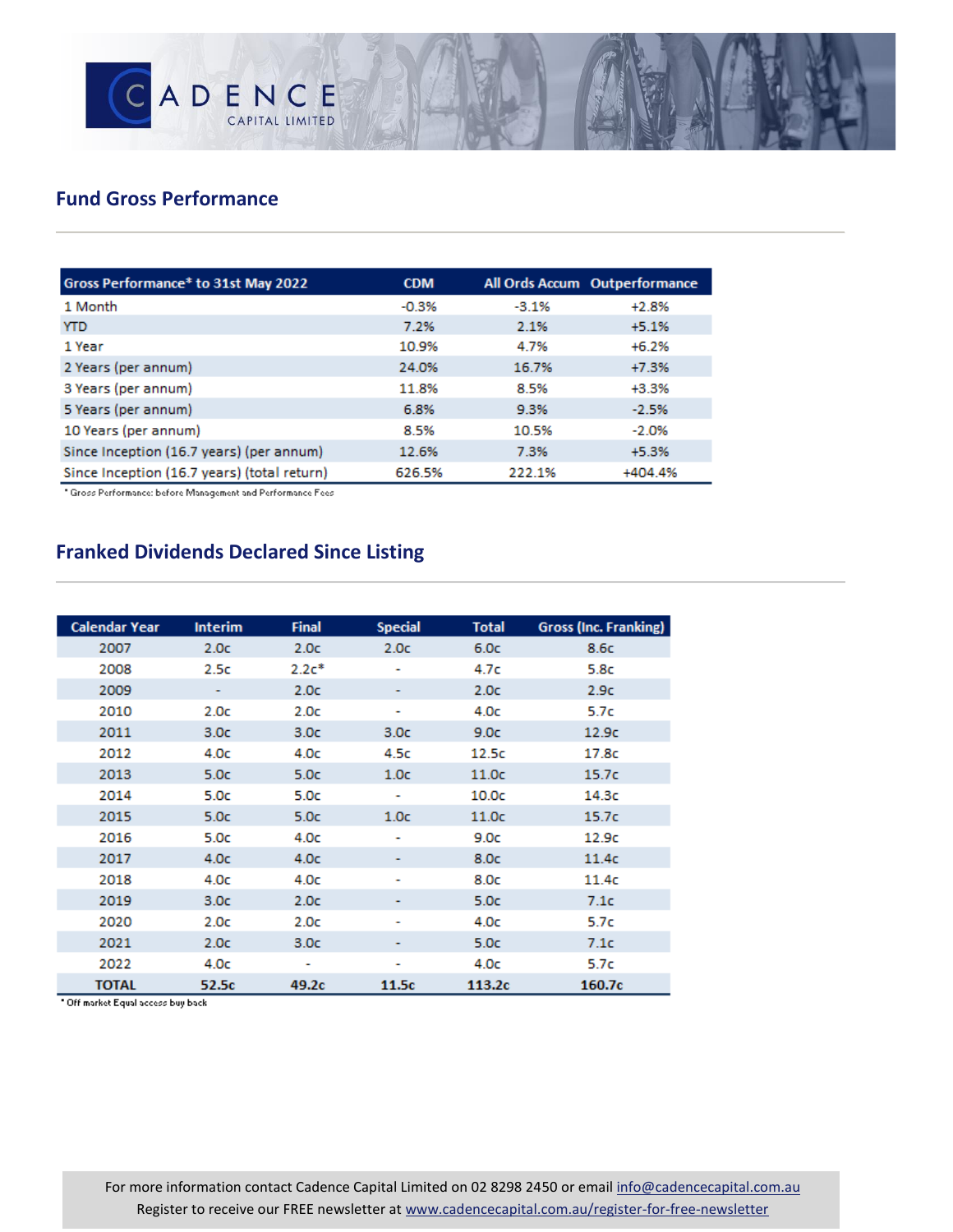

## **Historic Portfolio Exposure**



## **Portfolio Sector Analysis**

| <b>Sector</b>                          | Long  | <b>Short</b> | <b>Net</b> |
|----------------------------------------|-------|--------------|------------|
| Energy                                 | 35.6% |              | 35.6%      |
| <b>Basic Materials</b>                 | 21.5% | $-0.5%$      | 20.9%      |
| Consumer, Non-cyclical                 | 4.6%  | $-1.5%$      | 3.2%       |
| Financial                              | 3.7%  | $-1.0\%$     | 2.7%       |
| <b>Utilities</b>                       | 3.1%  |              | 3.1%       |
| Communications                         | 2.2%  |              | 2.2%       |
| Industrial                             | 1.9%  | $-1.5%$      | 0.4%       |
| Consumer, Cyclical                     | 1.8%  | $-2.4%$      | $-0.6%$    |
| Technology                             | 0.8%  | $-1.3%$      | $-0.5%$    |
| Retailing                              |       | $-1.3%$      | $-1.3%$    |
| Software & Services                    |       | $-0.8%$      | $-0.8%$    |
|                                        | 75.1% | $-10.3%$     | 64.8%      |
|                                        |       |              |            |
| <b>Net Cash Holdings and Tax Asset</b> |       |              | 35.2%      |

For more information contact Cadence Capital Limited on 02 8298 2450 or email [info@cadencecapital.com.au](mailto:info@cadencecapital.com.au) Register to receive our FREE newsletter a[t www.cadencecapital.com.au/register-for-free-newsletter](http://www.cadencecapital.com.au/register-for-free-newsletter)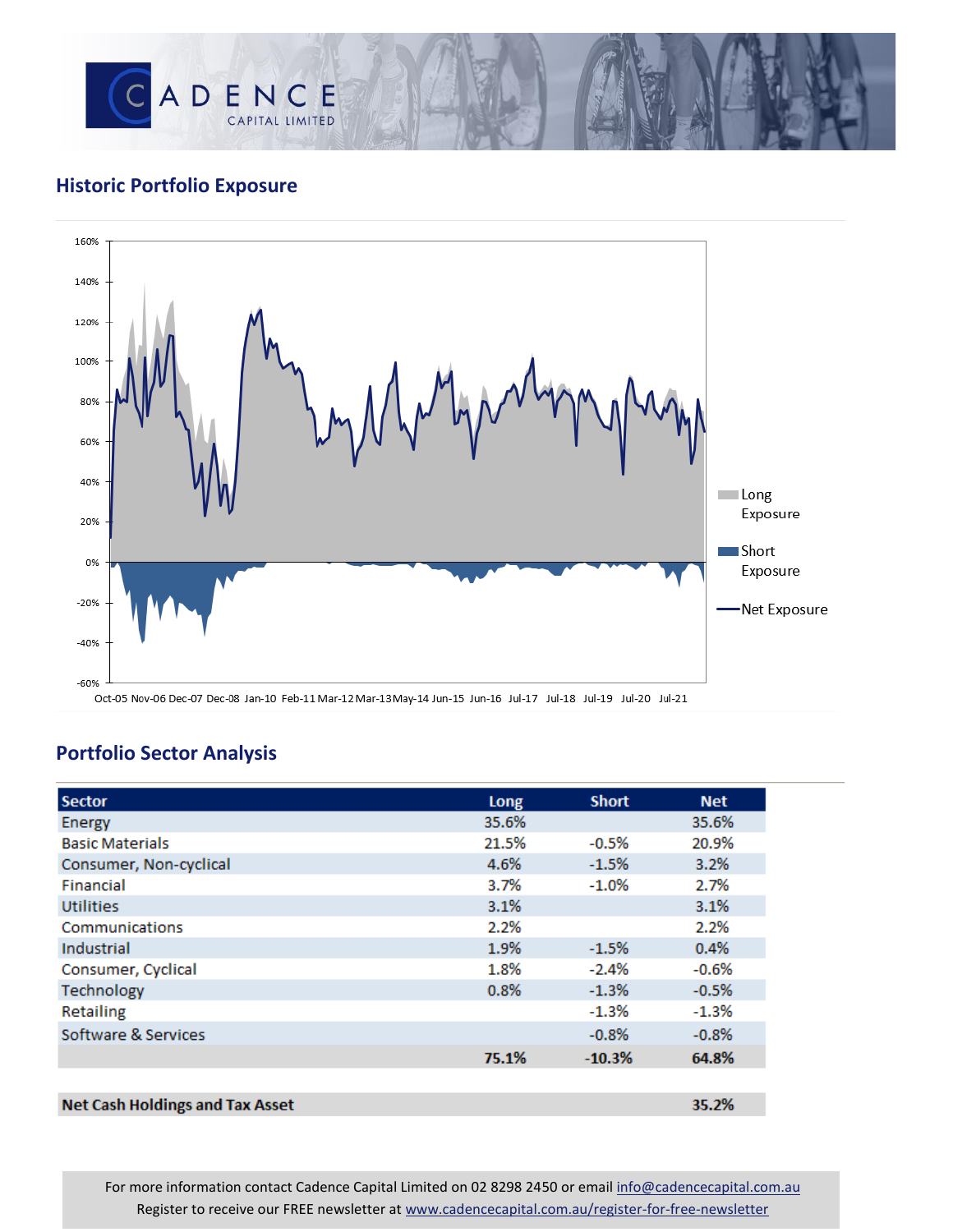

# **Top 20 Portfolio Positions**

| Code           | Position*                  | <b>Direction</b> | <b>Currency Exposure</b> |
|----------------|----------------------------|------------------|--------------------------|
| AGL            | <b>AGL Energy Ltd</b>      | Long             | <b>AUD</b>               |
| <b>AKE</b>     | <b>Allkem Ltd</b>          | Long             | <b>AUD</b>               |
| AMP            | <b>AMP Ltd</b>             | Long             | <b>AUD</b>               |
| <b>BHP</b>     | <b>BHP Group Ltd</b>       | Long             | <b>AUD</b>               |
| <b>BOE</b>     | <b>Boss Energy Ltd</b>     | Long             | <b>AUD</b>               |
| <b>CIA</b>     | Champion Iron Ltd          | Long             | <b>AUD</b>               |
| <b>CRN</b>     | Coronado Global Resources  | Long             | <b>AUD</b>               |
| <b>FLT AU</b>  | Flight Centre Travel Group | Long             | <b>AUD</b>               |
| <b>LTHM US</b> | <b>Livent Corp</b>         | Long             | <b>AUD</b>               |
| <b>MROUS</b>   | Marathon Oil Corp          | Long             | <b>AUD</b>               |
| <b>MEG CN</b>  | <b>MEG Energy Corp</b>     | Long             | <b>AUD</b>               |
| <b>NHC</b>     | New Hope Corp Ltd          | Long             | <b>AUD</b>               |
| <b>RMC</b>     | Resimac Group Ltd          | Long             | <b>AUD</b>               |
| <b>STO</b>     | Santos Ltd                 | Long             | <b>AUD</b>               |
| <b>SLB US</b>  | Schlumberger Ltd           | Long             | AUD                      |
| <b>SGM</b>     | <b>Sims Ltd</b>            | Short            | <b>AUD</b>               |
| <b>SMR</b>     | <b>Stanmore Coal Ltd</b>   | Long             | <b>AUD</b>               |
| <b>TER</b>     | <b>Terracom Ltd</b>        | Long             | <b>AUD</b>               |
| <b>WEB</b>     | Webjet Ltd                 | Long             | <b>AUD</b>               |
| <b>WHC</b>     | Whitehaven Coal Ltd        | Long             | <b>AUD</b>               |

\* In Alphabetical Order

# **Portfolio Market Capitalisation Analysis**

| <b>Market Capitalisation</b>           | Long  | <b>Short</b> | <b>Net</b> |
|----------------------------------------|-------|--------------|------------|
| > AUD 1 Billion                        | 63.9% | $-9.8%$      | 54.1%      |
| AUD 500 Mill - AUD 1 Billion           | 7.7%  | $-0.5%$      | 7.2%       |
| AUD 250 Mill - AUD 500 Mill            | 2.8%  |              | 2.8%       |
| AUD 100 Mill - AUD 250 Mill            | 0.8%  |              | 0.8%       |
| 0 - AUD 100 Mill                       | 0.0%  |              | 0.0%       |
|                                        | 75.1% | $-10.3%$     | 64.8%      |
|                                        |       |              |            |
| <b>Net Cash Holdings and Tax Asset</b> |       |              | 35.2%      |

For more information contact Cadence Capital Limited on 02 8298 2450 or email [info@cadencecapital.com.au](mailto:info@cadencecapital.com.au) Register to receive our FREE newsletter a[t www.cadencecapital.com.au/register-for-free-newsletter](http://www.cadencecapital.com.au/register-for-free-newsletter)